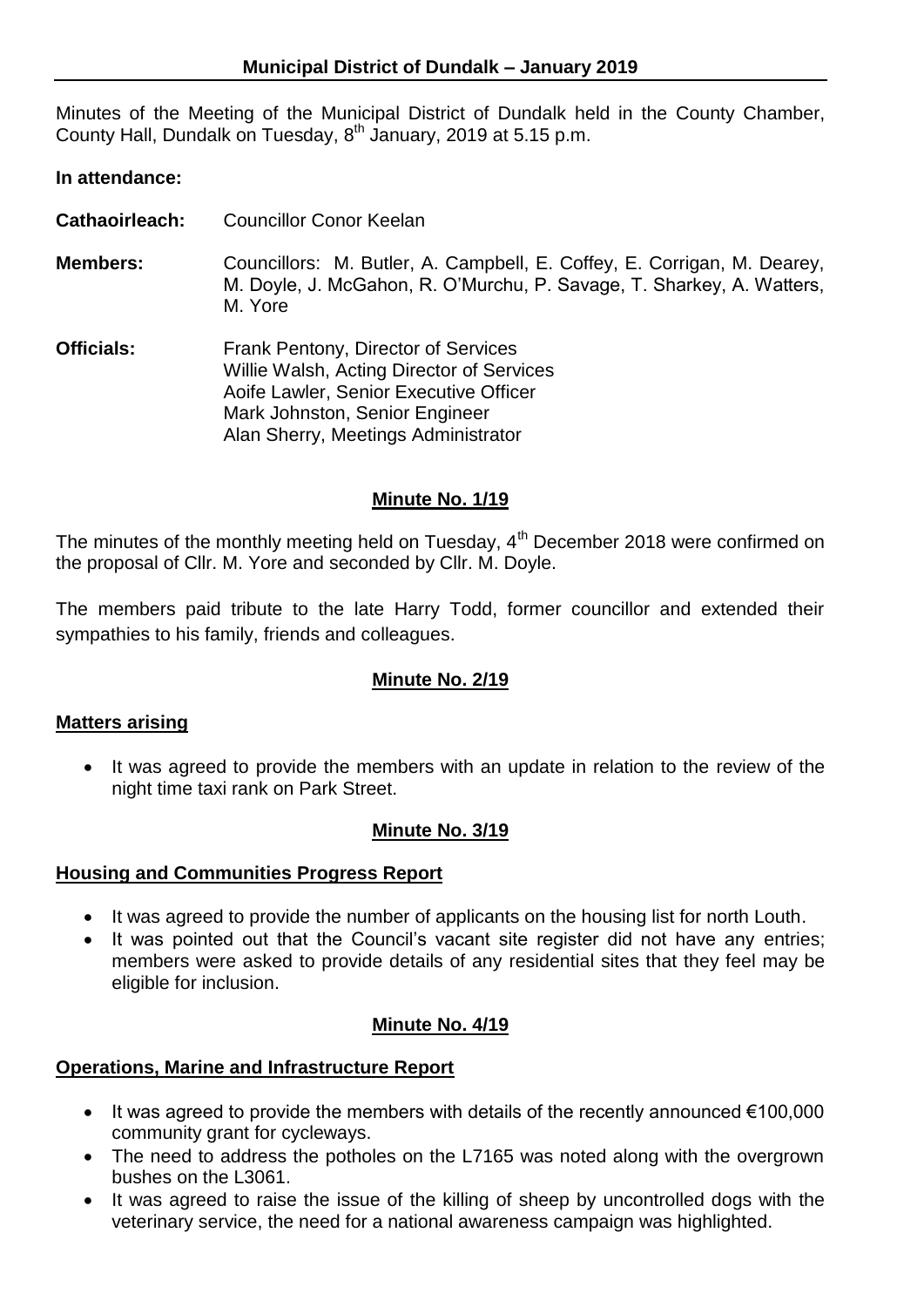- The need to carry out repairs on the footpaths of Omeath was raised.
- It was agreed to seek a progress report from the OPW in relation to the works on King John's Castle.
- The need to repair the entrance to Lough Táin was raised.
- The leaves at the Meadow Grove bungalows were highlighted as causing people to slip and fall.
- It was agreed to look into additional driver information signage at the merging traffic at Jimmy's bar in Dundalk.

# **Minute No. 5/19**

### **Taking in Charge Report**

It was pointed out that some of the comments needed to be updated and members were informed that public lighting could only be connected to the grid when the necessary certification has been provided to the ESB. It was suggested that the government should ensure that all house buyers are guaranteed that their estate will be fully serviced. The members noted the report.

## **Minute No. 6/19**

### **Discretionary Budget 2019**

It was proposed by Cllr. P. Savage, seconded by J. McGahon and agreed by the members to divide the €55,000 discretionary budget equally between the 13 members for allocation.

# **Minute No. 7/19**

## **Louth County Council (Dundalk Urban District Council Parking (Pay Parking)) (Amendment) Bye Laws 2019.**

Following a discussion it was proposed by Cllr. P. Savage and seconded by M. Dearey to adopt the Louth County Council (Dundalk Urban Council Parking (Pay Parking) (Amendment) Bye Laws.

A roll call vote was then called.

- **For (8):** Cllrs. M. Butler, E. Coffey, M. Dearey, M. Doyle, c. Keelan, J. McGahon, P. Savage, M. Yore
- **Against (4):** Cllrs. A. Campbell, R. O'Murchu, T. Sharkey, A. Watters

**Absent (1):** Cllr. E. Corrigan

### **Minute No. 8/19**

Get well wishes were extended to Terry Brennan.

There being no other business, the meeting concluded.